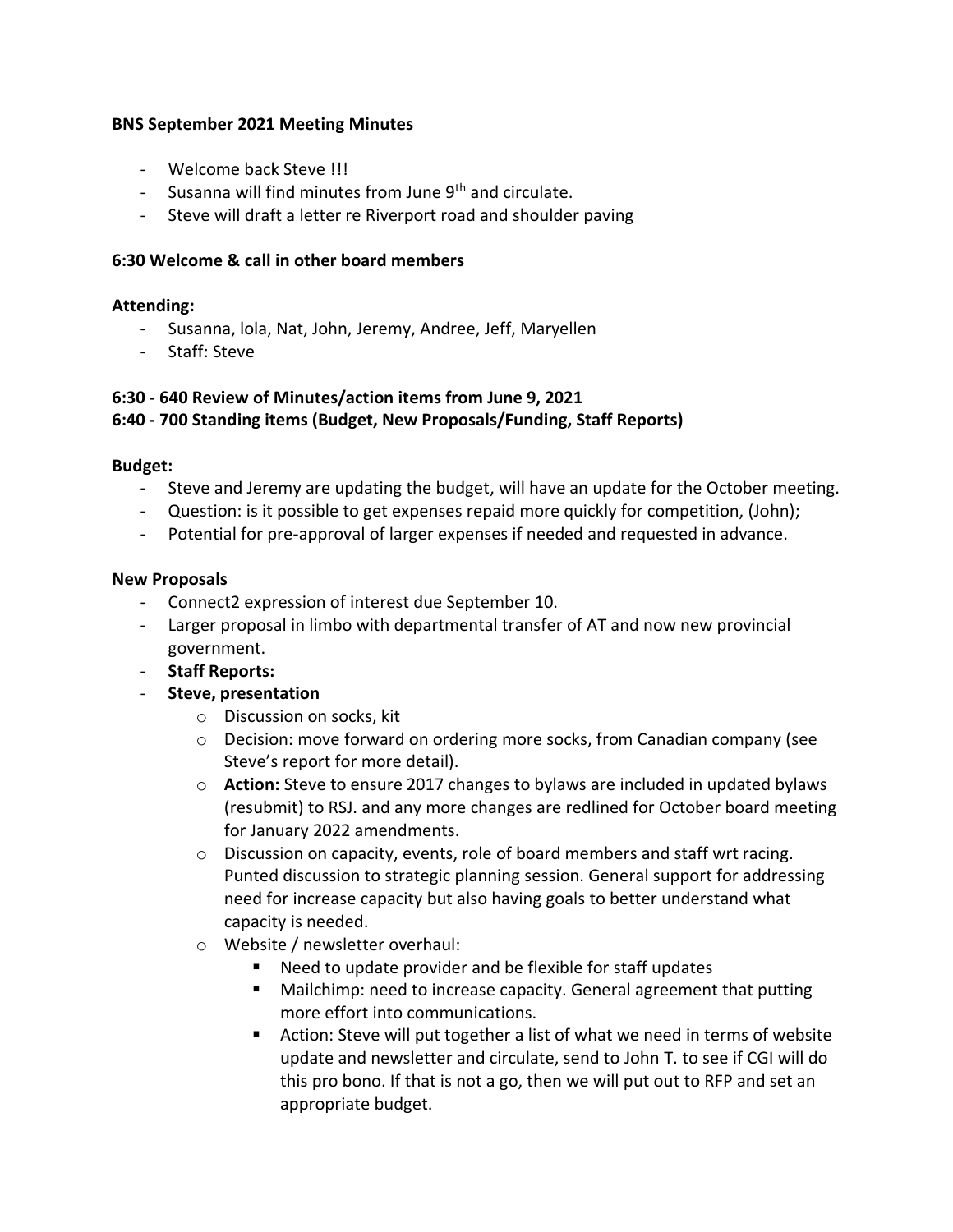# - **Alison's report:**

- Board feedback: Observations re design and event in Mahone Bay. We might want to learn from the event, why there was poor turnout etc. Some questions on achieving the design. Ride was too short to get a lot of people out. At least half the people in attendance were there because the ride was short not because they had the cycling expertise. Really good to have Darryl there and eye opening for the town officials who were there in terms of accessibility.

### **700-710 Communications**

- Cell phone policy discussion. If they are no longer at BNS, recommend in the policy to block number when using for work purposes. \*31# blocks the number if staff prefer to not be contacted via their cell phone. Cell phones will not be posted publicly. BNS office number will be used to forward calls where appropriate.
- **Action: Susanna to send communication policy to staff and board, approve by Wednesday September 15th and then make public.**
- **Action: steve to get in touch with Hebbs and revise lists (staff, board, allbns).**

# **710-720 New Government Policy and Platform**

- platform review and policy review
- Some good support for cycling in Minister of Environment and Climate Change and Public Works
- Speed limit (ATAP), will not reduce speed limits in a designated bike route. Trying to get that changed and did have a discussion with people who are now ministers.
- Focus was health care, want to separate chronic from acute and preventative.
- Opportunity on preventative health care
- Opportunity on tourism, new residents, liveable communities.
- Greg Moreau, replaced Lloyd Hines. Starter of Rob Carter's ride last week. Thinking of possibilities of economic development in Guysborough.
- Other focus, green economy and climate change and reinstating EGSPA.
- Lots of opportunity and some is low cost. Completing regulations for TSA was not important for this election, but hoping that this will change and we need to put some pressure on them to get this done.
- Need to make this an election issue next time. Not identifiable as a constituency.
- **Next steps:** Alison to request a caucus presentation and make key points related to health, environment and economy. House will sit soon and should request and otherwise can do in December. Potential invitation to a ride.
- Discussion of rail bed in Hants County.

# **720-740 Review of Fall Action Items**

- Largely covered